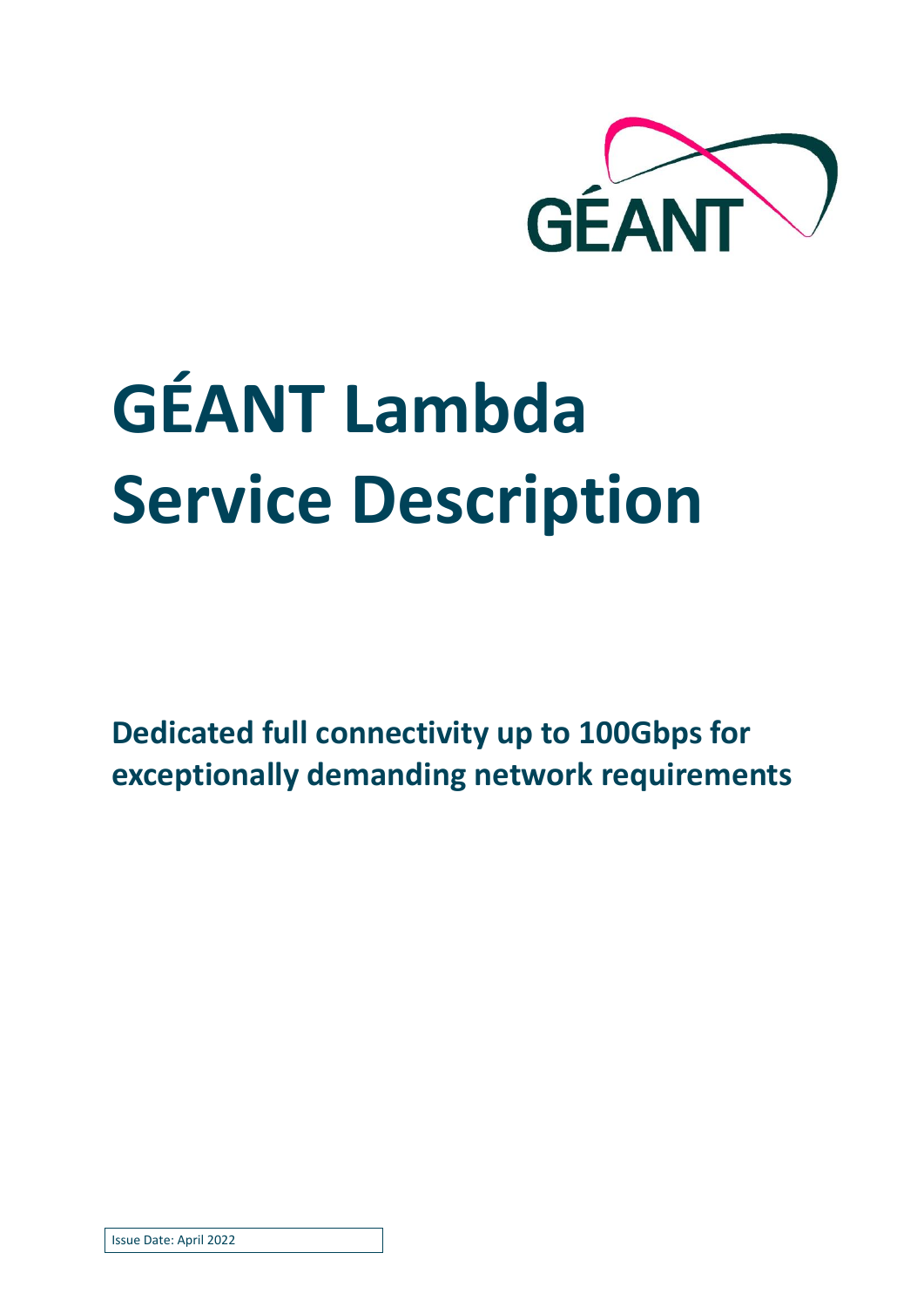

# **GÉANT Lambda**

#### **Overview**

The GÉANT Lambda service provides dedicated, transparent 100Gbps connectivity between any two GÉANT PoPs on the dark fibre cloud (40Gbps circuits may be available on application). The service is of benefit to those users having extreme networking demands, for example large-scale research projects that need to transfer huge amounts of data between sites via a dedicated (guaranteed capacity), highly resilient and secure connection.

GÉANT Lambda services can be provided protected or unprotected. Protected Lambdas are available on request, and will be granted based on the availability of protected bandwidth.

GÉANT Lambda services can be connected to non-GÉANT organisations, including international destinations. Requests for those connections can only be fulfilled if GÉANT infrastructure exists to deliver the circuit to the proposed interconnection point. Circuits may be established to non-GÉANT destinations upon request.

*Robust:* Same award-winning levels of support and resilience offered by the GÉANT network. *High capacity***:** 100Gbps services available. *Reliable***:** Resilience options offering up to 99.99% availability. *Flexible***:** End-to-end dedicated connections allow greater protocol flexibility. *Guaranteed capacity*: Guarantees PoP-to-PoP bandwidth, capacity delivered over

10Gbps or 100Gbps interfaces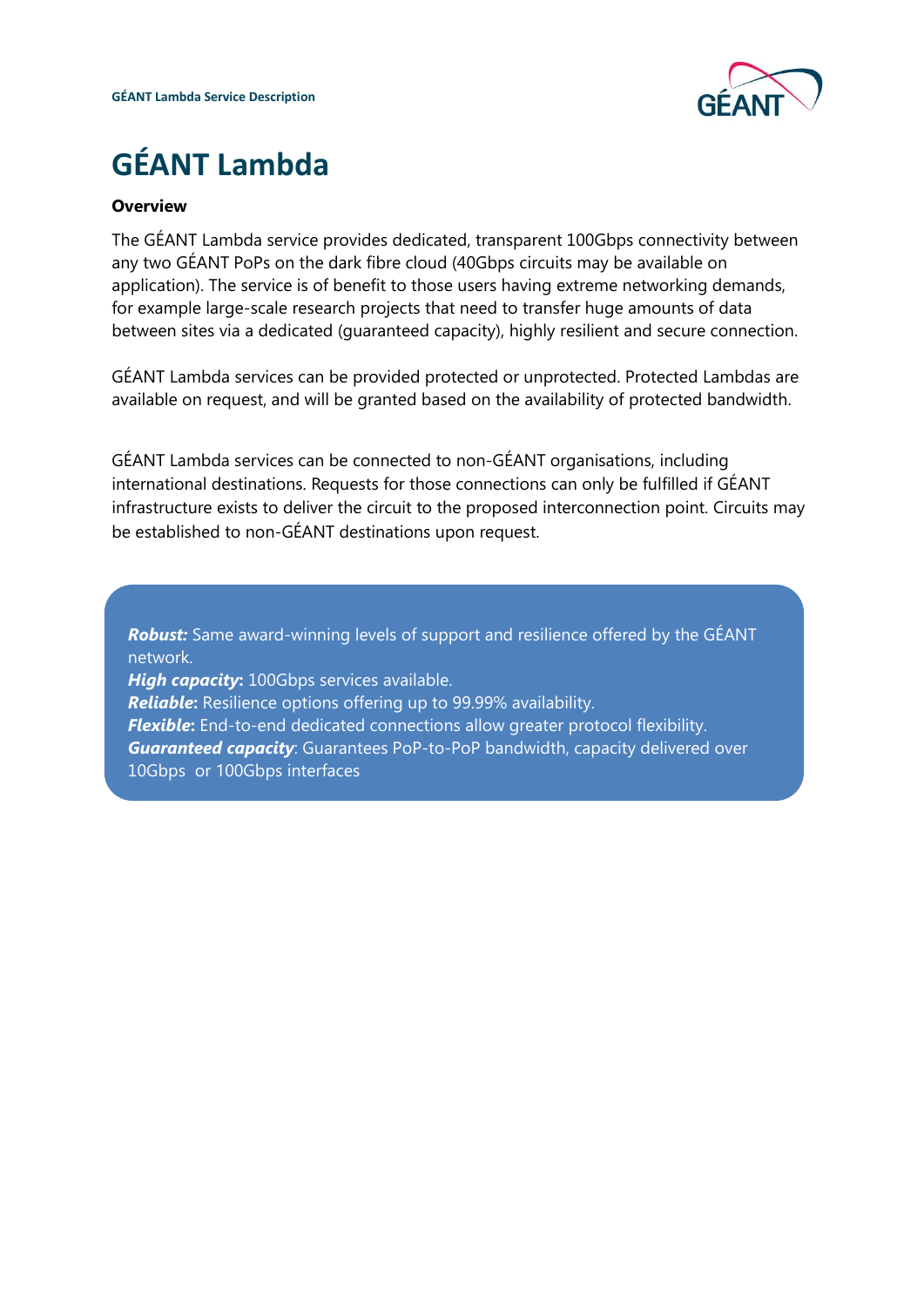

## **GÉANT Lambda Service Description**

#### **Technical Description of the Service Infrastructure**

The GÉANT Lambda service is delivered on the Infinera Intelligent Transport Network, featuring a DTN-X packet optical transport networking platform. The DTN-X platform provides transmission capacity using a 500Gbps super-channel based on FlexCoherent Photonic Integrated Circuits (PICs), built-in OTN (ITU G.709) which can be switched with granularity 1Gb/s, non-blocking OTN cross connect. This means that the 500Gbps line system is pre-provisioned to be 'always on' and available on demand to any client interfaces.

#### **Service Options**

The following options are available for the GÉANT Lambda service: Unprotected Lambda, SNCP Protection and Fully Protected (or "1+1")

- **Unprotected Lambda**: Provides no optical or route protection. The unprotected Lambda services provide no optical protection of the signal. If a card/optics failure or a fibre cut should occur along the optical signal paths, the circuit cannot reroute.
- **Circuit protection using GMPLS control plane**: this offers the added security of a second route without the complexity of a second circuit. This protection mode is implemented using the GMPLS control plane offered by the DTN-X. With this option enabled, GÉANT Lambda is able to reroute under 50ms in case a single circuit failure occurs. Protected Lambdas can be provided with auto-recovery, meaning the service is automatically switched back to the original circuit when restored, or with manual switching back to the original circuit by GÉANT at an agreed time.
- **Full Fibre and Optic Protection (1+1 protection)**: The 'fully protected' option offers a complete backup path, including the client interfaces. This option offers two GÉANT Lambdas routed over different paths, leaving it up to the user to select which one to use. In full protection mode, path selection is left to the end user if two circuits are delivered. This offers complete control to the users.

#### **Demarcation Point**

The management demarcation point between GÉANT and the NREN is a port on the rack Optical Distribution Frame (ODF), as described in the figure below.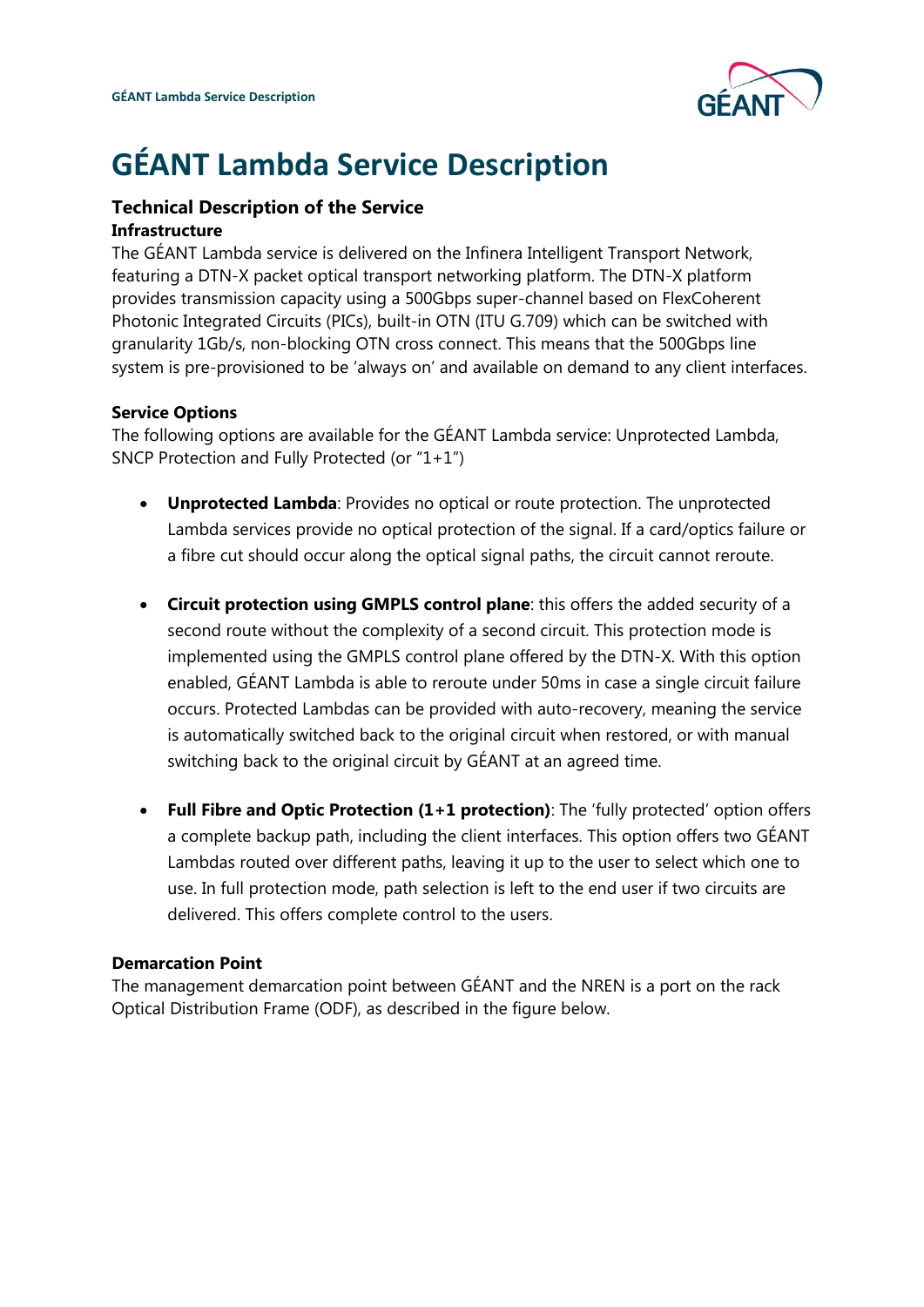



#### **Figure 1: Illustration of the management demarcation point**

The exact port will be specified at the time of the connection. The responsibility of GÉANT Operations ends at the declared demarcation point, patching beyond that point is the responsibility of the NREN requesting the service.

#### **Lambdas to Destinations Outside of Europe**

Direct Lambda connection from a GÉANT location (see Annex) to non-GÉANT organisations or destinations is possible. Any bespoke requirements will be evaluated by the GÉANT technical teams on a case-by-case basis to offer the best available solution. The Service Level Agreement (SLA) outlined in this document is valid only between GÉANT PoPs, any bespoke solution will have a specific SLA based on the offered solution. Please contact GÉANT Partner Relations for further information on available destinations: [partner-relations@geant.org.](mailto:partner-relations@geant.org)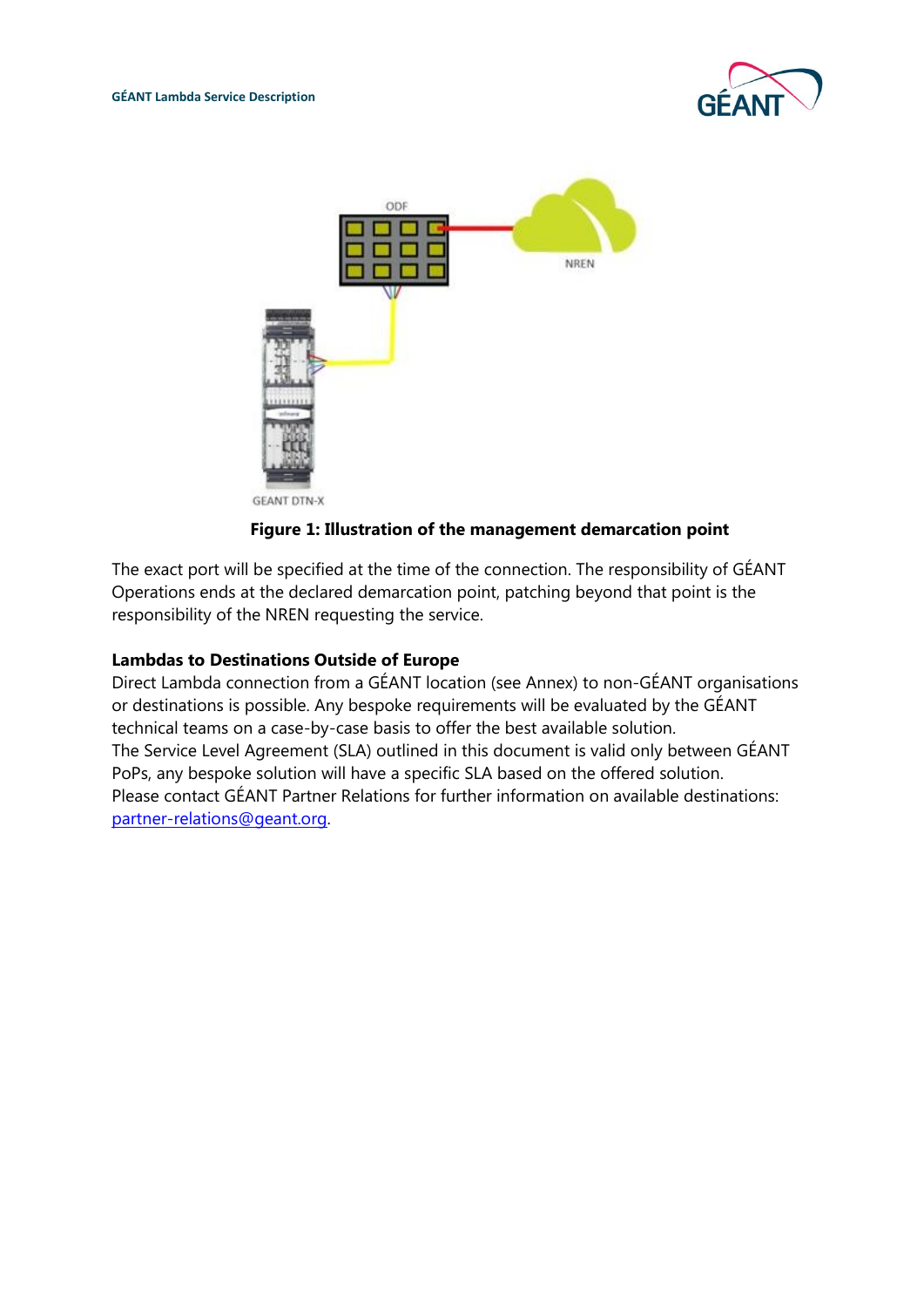

## **Service-Level Target**

#### **Availability Target**

The unavailable time of GÉANT Lambda Service is calculated between any two GÉANT PoPs. The targets are calculated annually for complete loss of traffic on the GÉANT infrastructure (fibre cut), excluding planned maintenance.

For an unprotected Lambda, the availability target is 99.5% up to 1000km and then reduced by 0.5% for every 1000km.

For a protected Lambda the availability target is 99.99%

#### **Time to Restore Target**

The Time to Restore (TTR) Target varies according to for the three levels of service in the GÉANT Lambda offering.

For full details of the Service Level Targets for GÉANT Lambda service please refer to the Service Level Target documentation on the GÉANT Partner Portal.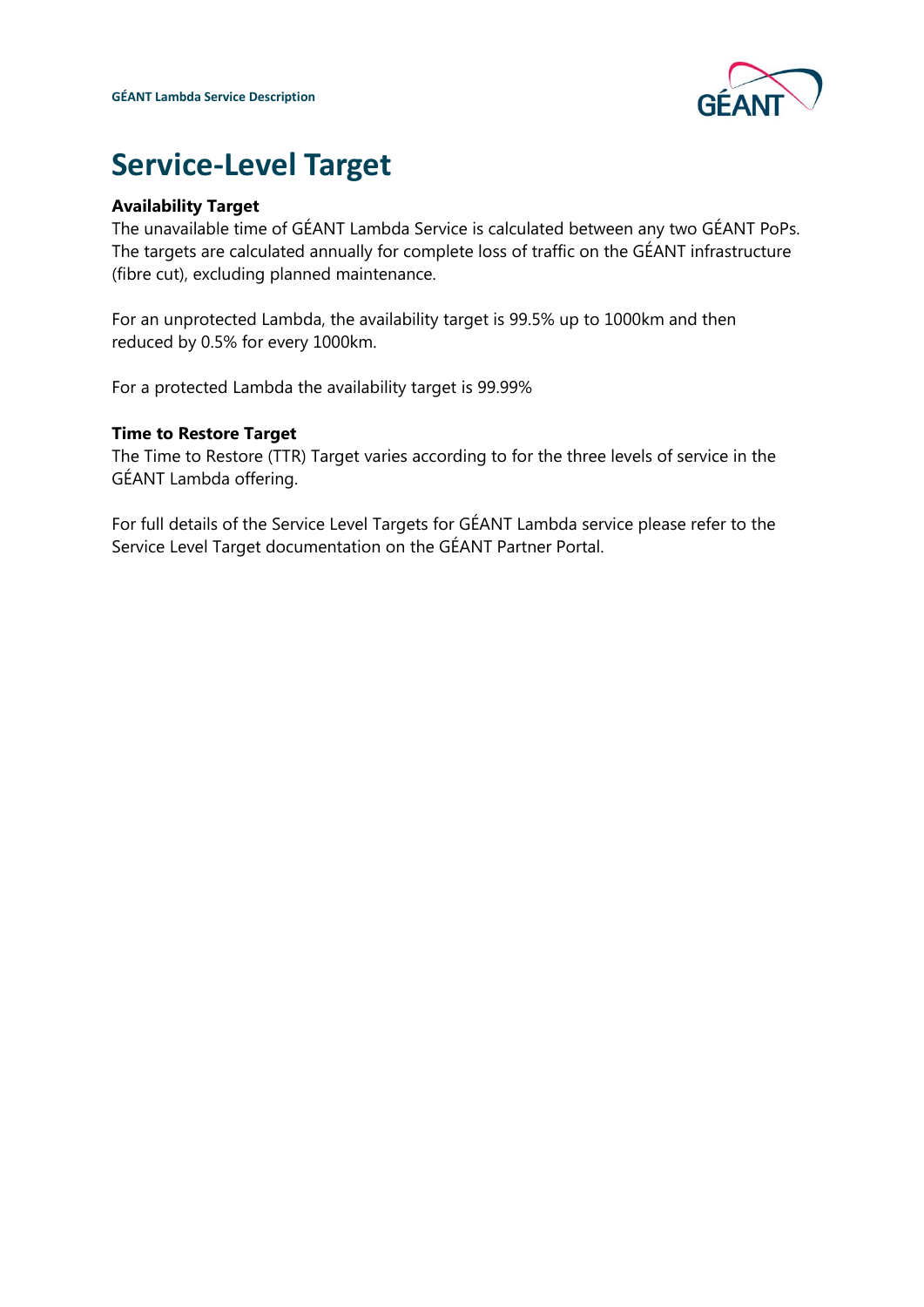

## **Request procedure, service implementation and delivery time**

#### **Requesting a GÉANT Lambda**

To request a GÉANT Lambda service, please go to the Partner Portal and complete the request form at [the GÉANT Partner Portal.](https://partner.geant.net/sites/Partner/SitePages/Service%20Request.aspx)

#### **Requesting Additional GÉANT Lambda Capacity**

In order for an NREN to increase its GÉANT Lambda capacity, please contact the GÉANT Partner Relations Team [\(partner-relations@geant.org\)](mailto:partner-relations@geant.org) to discuss available options.

#### **Service Implementation and Delivery Time**

For full details of the Service Implementation and Delivery Time for GÉANT Lambda service please refer to the Service Level Target documentation on the GÉANT Partner Portal.

## **Pricing**

Lambdas are individually priced on request to ensure they are competitive with current market rates. Please contact the GÉANT Partner Relations Team: [partner](mailto:partner-relations@geant.org)[relations@geant.org,](mailto:partner-relations@geant.org) with details of your requirements for a quotation.

More details on the calculation of GÉANT Lambda prices are available on the Partner Portal.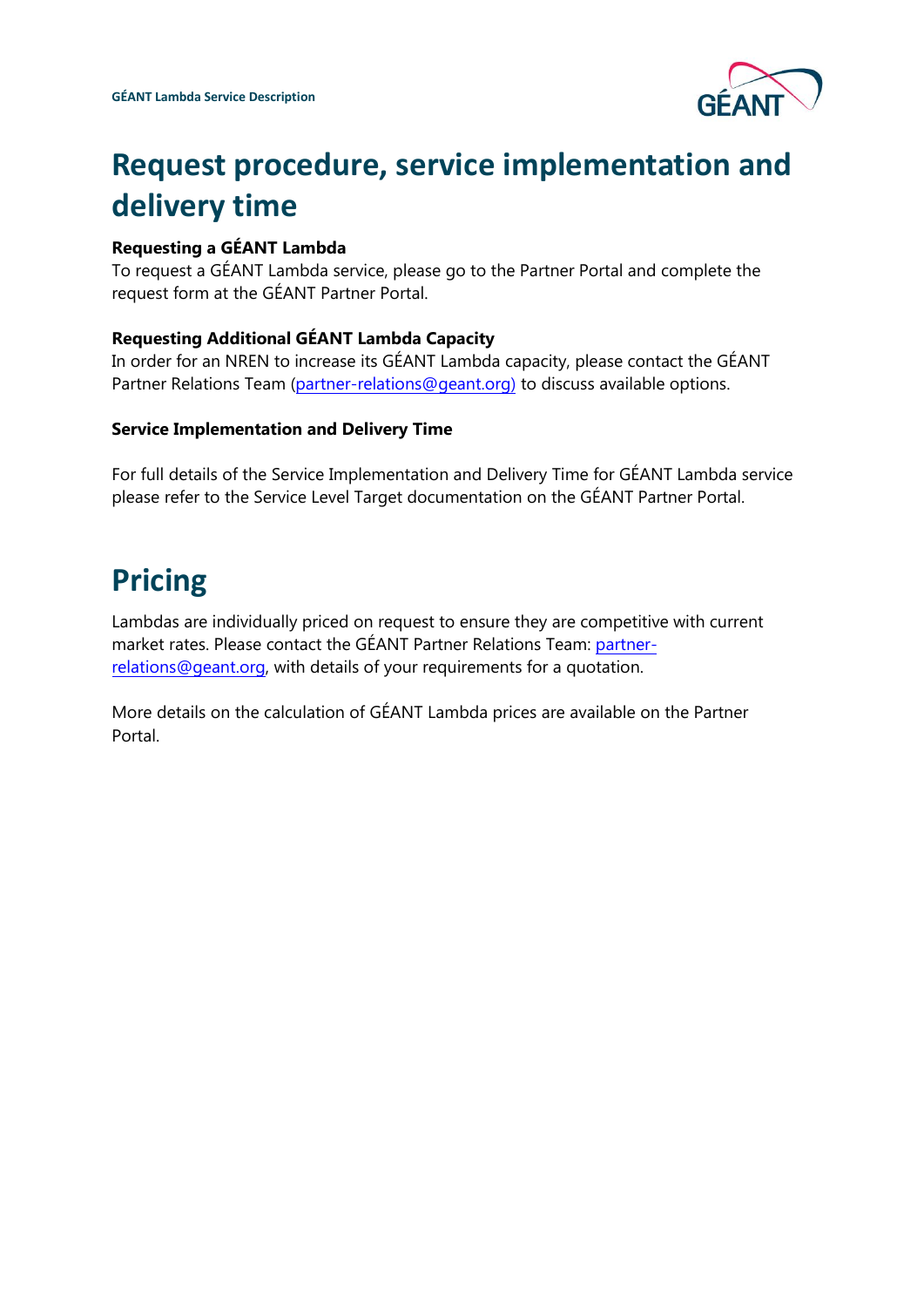

# **GÉANT Lambda Summary Table**

| <b>Supported Nominal Data Rates</b> | 100GE                                                                          |
|-------------------------------------|--------------------------------------------------------------------------------|
| <b>Supported Client Interfaces</b>  | 100 GE:<br>LR4<br>$\circ$<br>Optic type for 40GE may be available upon request |
| <b>Optical Connectors</b>           | SC/PC (to GÉANT ODF)                                                           |
| <b>Protocols Supported</b>          | Ethernet<br>OTUx to OTUx (if required)                                         |
| <b>Service Options</b>              | Unprotected<br><b>GMPLS</b><br>Fully Protected $(1+1)$                         |
| <b>Operations Centre Coverage</b>   | 24/7/365                                                                       |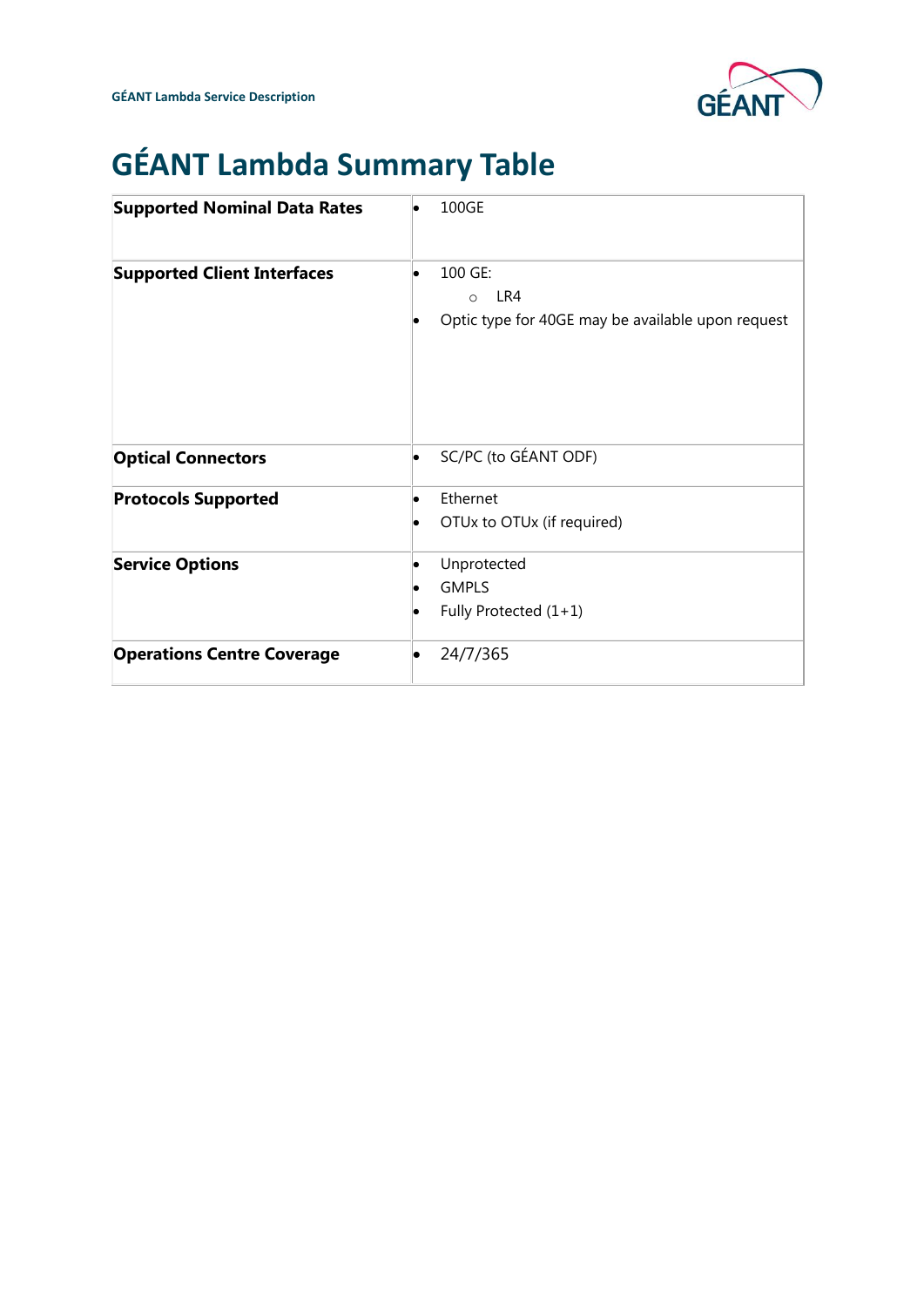

### **Annex**

The following PoPs on the GÉANT dark fibre support GÉANT Lambda services:

| <b>Amsterdam</b>  | VANCIS B.V.                           |
|-------------------|---------------------------------------|
|                   | RmS145 1st Floor                      |
|                   | Science Park 121                      |
|                   | Amsterdam 1098 XG                     |
|                   | Netherlands                           |
| <b>Bratislava</b> | <b>SITEL</b>                          |
|                   | PoP2 Sitel                            |
|                   | Kopčianska ul. 20c                    |
|                   | Bratislava 85101                      |
|                   | Slovakia                              |
| <b>Brussels</b>   | Level 3                               |
|                   | Avenue Leon Grosjean 2                |
|                   | Evere, Brussels 1140                  |
|                   | Belgium                               |
| <b>Budapest</b>   | <b>NIIF</b>                           |
|                   | <b>NIIF Institute</b>                 |
|                   | 18-22 Victor Hugo Street              |
|                   | Grn Floor NIFF Computer Rm            |
|                   | Budapest 1132                         |
|                   | Hungary                               |
| <b>Frankfurt</b>  | <b>InterXion</b>                      |
|                   | Weismüllerstrasse 21-23               |
|                   | <b>BUILDING FRA3</b>                  |
|                   | 1st Floor Rm 2-1C                     |
|                   | Frankfurt 60314                       |
|                   | Germany                               |
| Geneva            | <b>CERN</b>                           |
|                   | IT-CS Building 513                    |
|                   | 385 route de Meyrin<br>Geneva 23 1211 |
|                   | Switzerland                           |
| Ljubljana         | <b>ARNES</b>                          |
|                   | Jamova 39                             |
|                   | Ljubljana 1000                        |
|                   | Slovenia                              |
| London            | Telecity                              |
|                   | 8-9 Harbour Exchange                  |
|                   | London E14 9GE                        |
|                   | UK                                    |
| <b>Madrid</b>     | <b>TELVENT</b>                        |
|                   | <b>Edificio Telvent</b>               |
|                   | Valgrande, 6                          |
|                   | Poligono Industrial de Alcobendas     |
|                   | 28108 Alcobendas                      |
|                   | Madrid                                |